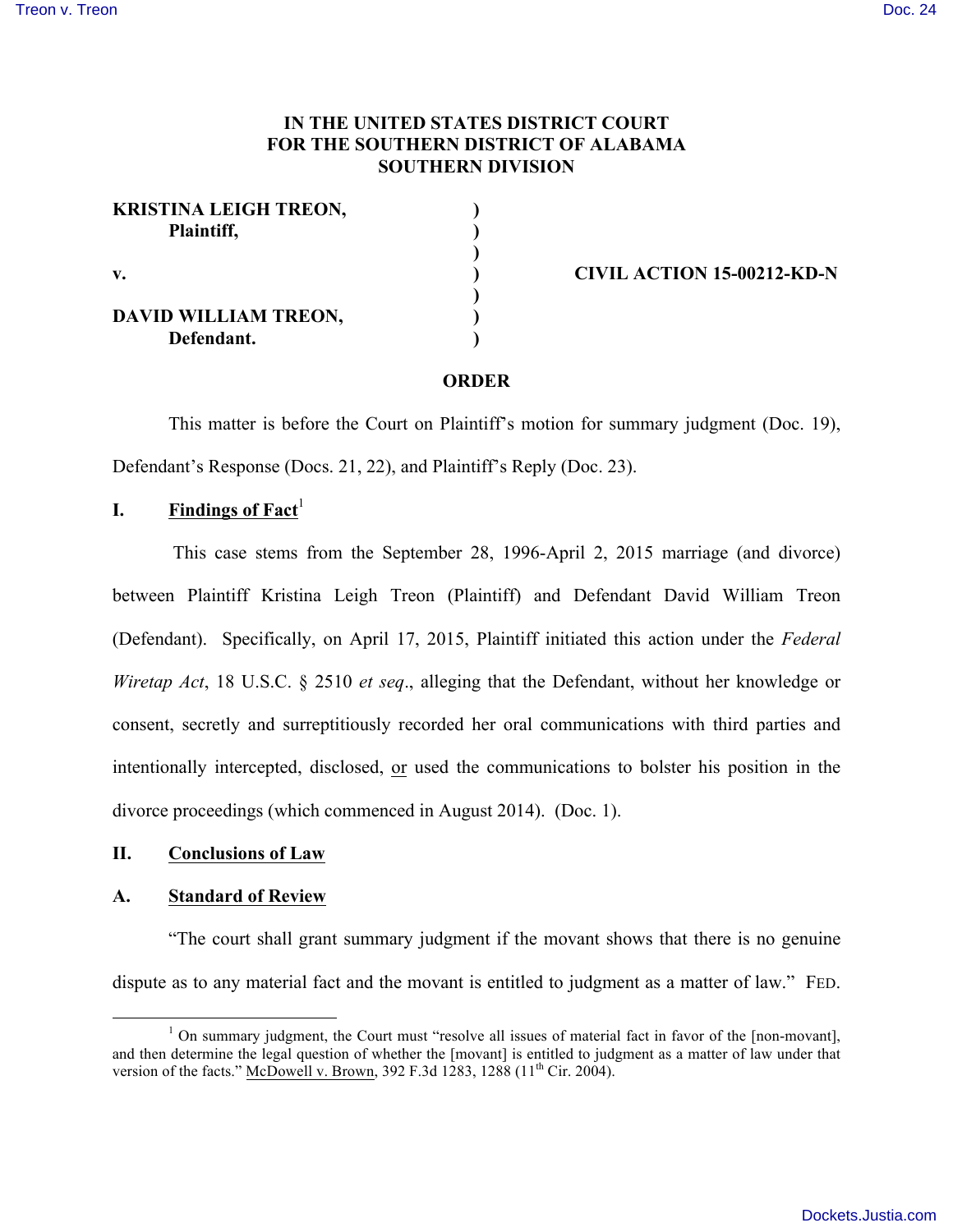R. CIV. P. 56(a) (Dec. 2010). The recently amended Rule 56(c) provides as follows:

*(1) Supporting Factual Positions.* A party asserting that a fact cannot be or is genuinely disputed must support the assertion by:

**(A)** citing to particular parts of materials in the record, including depositions, documents, electronically stored information, affidavits or declarations, stipulations (including those made for purposes of the motion only), admissions, interrogatory answers, or other materials; or

**(B)** showing that the materials cited do not establish the absence or presence of a genuine dispute, or that an adverse party cannot produce admissible evidence to support the fact.

*(2) Objection That a Fact Is Not Supported by Admissible Evidence.* A party may object that the material cited to support or dispute a fact cannot be presented in a form that would be admissible in evidence.

*(3) Materials Not Cited.* The court need consider only the cited materials, but it may consider other materials in the record.

*(4) Affidavits or Declarations.* An affidavit or declaration used to support or oppose a motion must be made on personal knowledge, set out facts that would be admissible in evidence, and show that the affiant or declarant is competent to testify on the matters stated.

FED.R.CIV.P. Rule 56(c) (Dec. 2010).

The party seeking summary judgment bears the "initial responsibility of informing the district court of the basis for its motion, and identifying those portions of 'the pleadings, depositions, answers to interrogatories, and admissions on file, together with the affidavits, if any,' which it believes demonstrate the absence of a genuine issue of material fact." Clark v. Coats & Clark, Inc., 929 F.2d 604, 608 (11<sup>th</sup> Cir. 1991) (quoting Celotex Corp. v. Catrett, 477 U.S. 317, 323 (1986)). If the nonmoving party fails to make "a sufficient showing on an essential element of her case with respect to which she has the burden of proof," the moving party is entitled to summary judgment. Celotex, 477 U.S. at 323. "In reviewing whether the nonmoving party has met its burden, the court must stop short of weighing the evidence and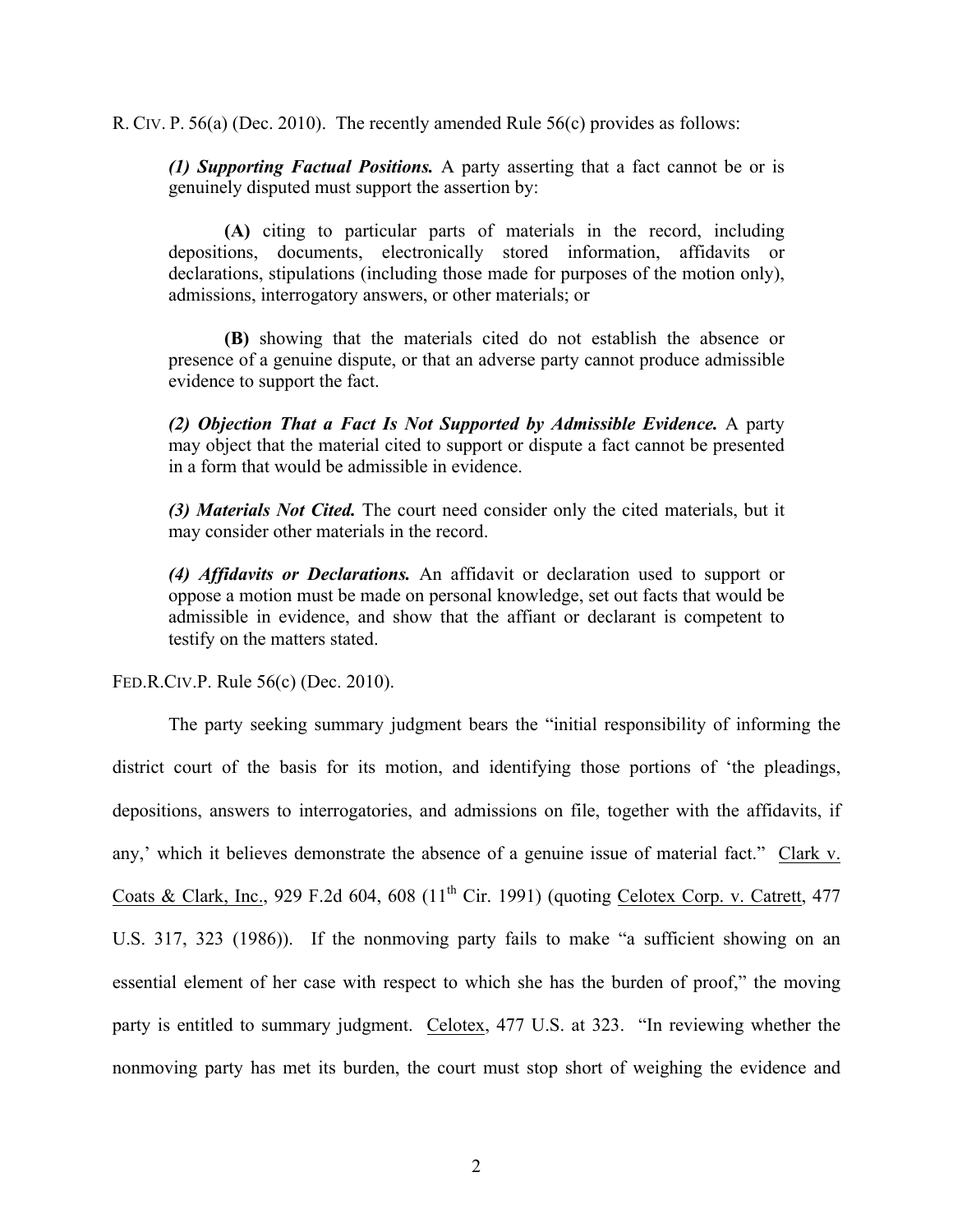making credibility determinations of the truth of the matter. Instead, the evidence of the nonmovant is to be believed, and all justifiable inferences are to be drawn in his favor." Tipton v. Bergrohr GMBH-Siegen, 965 F.2d 994, 998-999 (11<sup>th</sup> Cir. 1992).

## **B. Discussion**

## **1. Liability**

Section 2511 of the *Act* provides, in relevant part, as follows:

(1) Except as otherwise specifically provided in this chapter any person who—

(a) **intentionally intercepts**, endeavors to intercept, or procures any other person to intercept or endeavor to intercept, any wire, oral, or electronic communication; \*\*\*

(c) **intentionally discloses,** or endeavors to disclose, to any other person the contents of any wire, oral, or electronic communication, **knowing or having reason to know** that the information was obtained through the interception of a wire, oral, or electronic communication **in violation** of this subsection;

(d) **intentionally uses,** or endeavors to use, the contents of any wire, oral, or electronic communication, **knowing or having reason to know** that the information was obtained through the interception of a wire, oral, or electronic communication **in violation** of this subsection; ….

18 U.S.C. § 2511(1)(a), (c-d) (emphasis added). Thus, the Act provides that a person who "intentionally intercepts" a communication is subject to civil liability. 18 U.S.C.  $\S$  2511(1)(a). The Act also subjects to civil liability anyone who: discloses the contents of an illegally intercepted communication or uses the contents of a intercepted communication -- knowing or having reason to know that it was illegally obtained, 18 U.S.C.  $\S 2511(1)(c-d)$ .

Plaintiff seeks summary judgment on the basis that Defendant has admitted, in his Answer and in his deposition, to violating the Act. In his deposition, Defendant testified that during August 2014, he placed a voice activated electronic recording device under the driver's seat of the car that Plaintiff regularly drove, which stayed in the car for a "couple days[]" and that he also recorded at least three (3) people. (Doc. 19-2 (Dep. D.Treon at 9, 11-12, 40-41)). In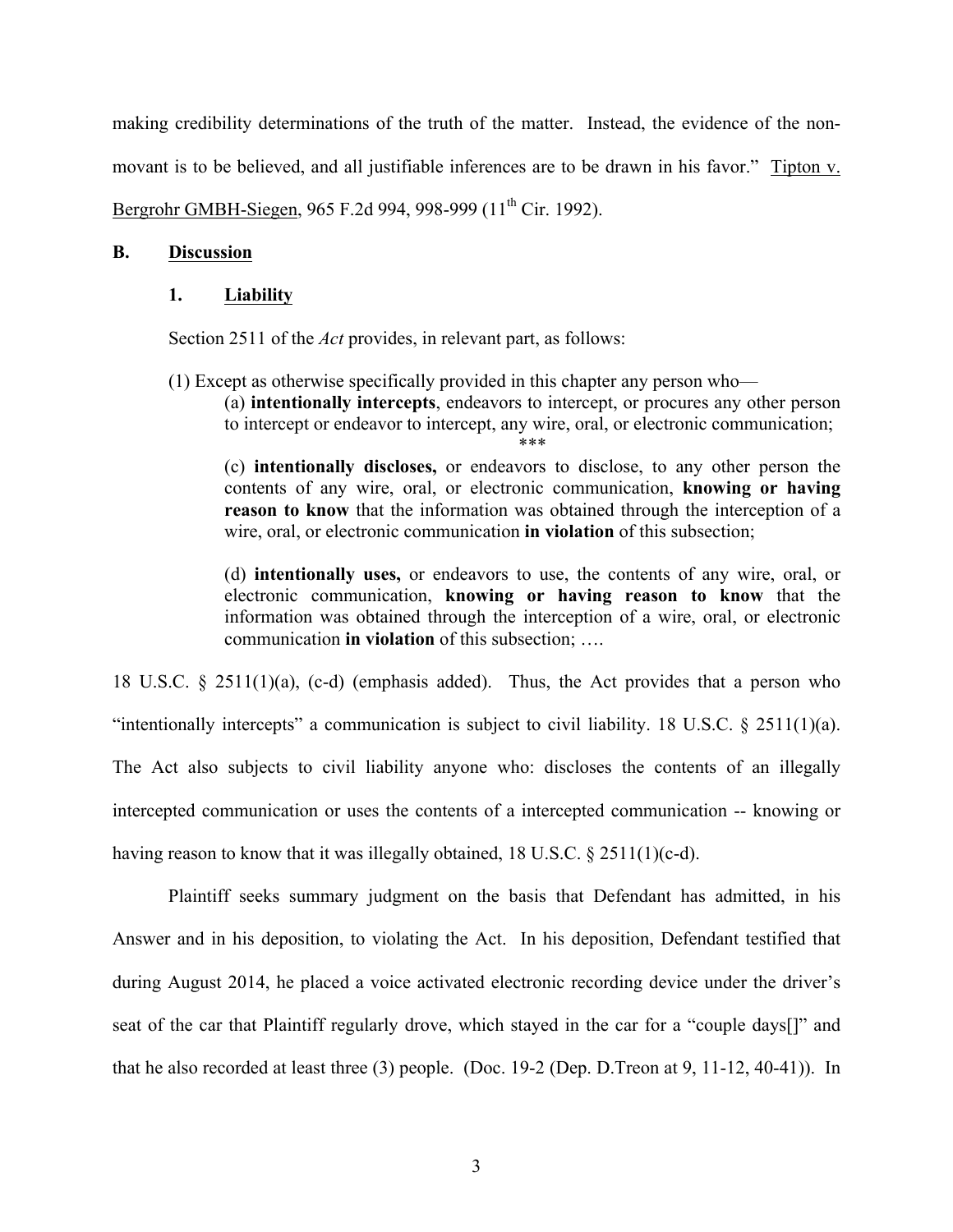his Amended Answer, Defendant admitted he "placed an [sic] electronic recording device in the car driven by Plaintiff for the purpose of recording Plaintiff's communications without Plaintiff's knowledge[]" and "intentionally intercepted Plaintiff's oral communications without her knowledge[.]" (Doc. 12 at 2 at ¶¶7-8). See also Doc. 19-2 (Dep. D.Treon at 20).

Nevertheless, on summary judgment, Defendant contends that there is a genuine issue of material fact because he relied on the advice of counsel who incorrectly informed him that the unauthorized recording of Plaintiff was not illegal in the State of Alabama. (Doc. 22). From this, Defendant asserts that he did not intentionally violate the Act because if he had known that recording Plaintiff in the manner he did was illegal, he would never have done it, and thus, summary judgment should be denied. (Id.)

Regardless of Defendant's motive or advice of counsel, he has has repeatedly admitted that he intended to intercept the Plaintiff's communications. Intentional means that the acts were not inadvertent or by accident, but that the violator knew of the factual circumstances (i.e., neither party consented to be recorded). See generally Wadkins v. Werner, 2015 WL 3795968 (N.D. Miss. Jun. 17, 2015); Anderson v. City of Columbus, Ga., 374 F.Supp.2d 1240, 1246-1247 (M.D. Ga. 2005). "To prove an 'interception' violation of the Wiretap Act…a plaintiff need only show that the defendant intentionally, rather than inadvertently, intercepted the plaintiff's oral communication." United States v. Divingnzzo, 772 F. Supp. 2d 1046, 1059 (D. Neb. 2011).<sup>2</sup>

<sup>&</sup>lt;sup>2</sup> See also Jayne v. Bosenko, 2014 WL 2801198, \*25-26 (E.D. Cal. Jun. 19, 2014) ("The FWA prohibits only intentional interceptions…if Defendants unintentionally recorded the calls, they did not violate the law….In Pharmatrak, the First Circuit looked to the legislative history of Congress's 1986 amendment to the Act changing the state of mind requirement from "willful" to "intentional."…Noting that the legislative history indicated that as used in the amendment "the term 'intentional' is narrower than the dictionary definition" of the term, *see* S. Rep. 99–541, 26 (1986), the court concluded "the purpose of the amendment was to underscore that inadvertent interceptions are not a basis for …civil liability" under the Act…Thus, under the Act, "[a]n act is not intentional if it is the product of inadvertence or mistake[]…"); Hayes v. SpectorSoft Corp., 2009 WL 3713284, \*6 (E.D. Tenn. Nov. 3, 2009) (emphasis in original) (discussing inadvertent versus intentional interception under Section 2511: "the term 'intentional' is narrower than the dictionary definition of 'intentional.' 'Intentional' means more than that one (Continued)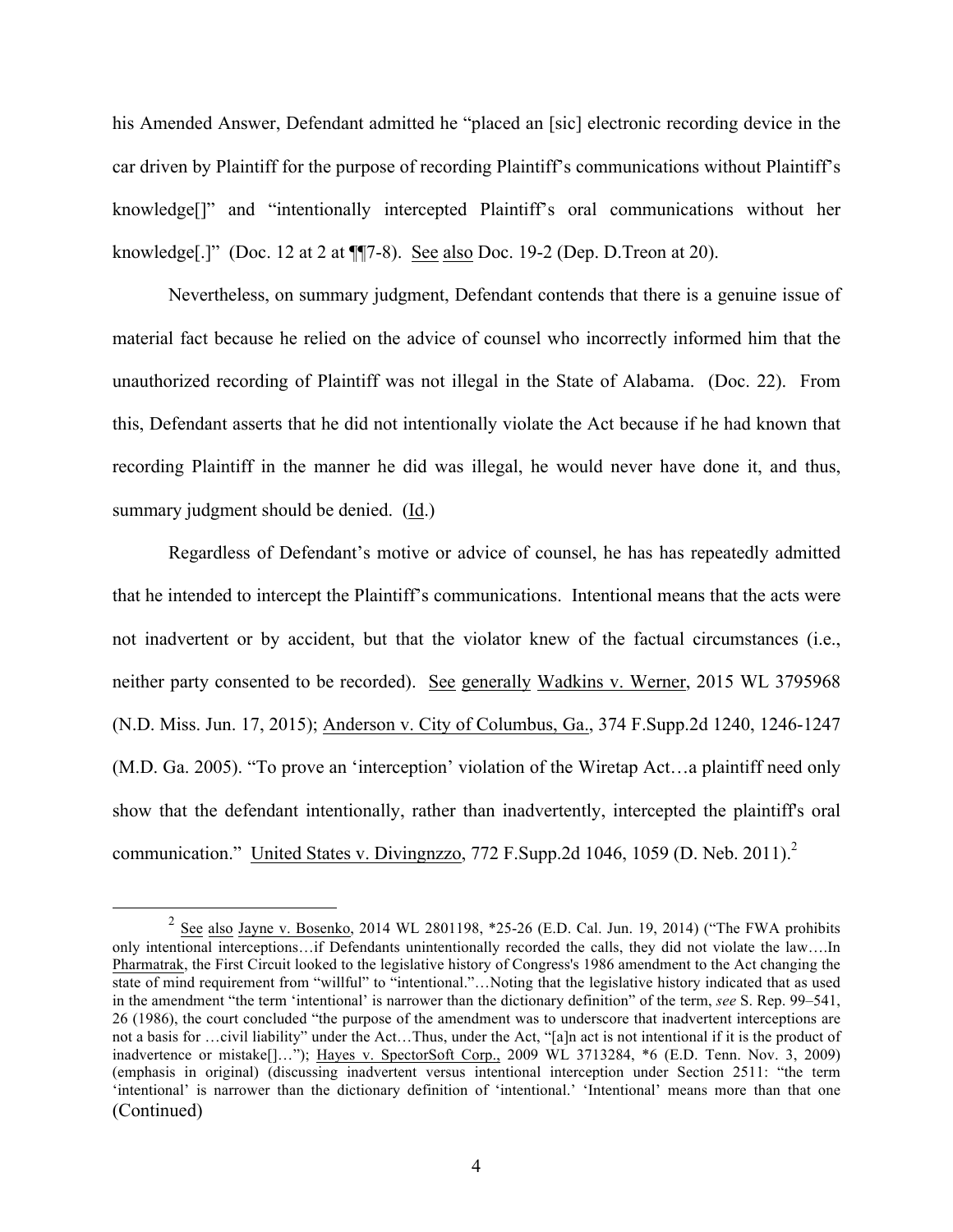Given Defendant's testimony and admissions, he violated the Act such that Plaintiff's

motion for summary judgment (Doc. 19) is **GRANTED in part** as to Defendant's liability for

the intentional interception of her communications, 18 U.S.C. § 2511(1)(a).

# 2. **Damages**<sup>3</sup>

Civil damages are authorized under the *Act* as follows:

(a) In general.--Except as provided in section 2511(2)(a)(ii), any person whose wire, oral, or electronic communication is intercepted, disclosed, or intentionally used in violation of this chapter may in a civil action recover from the person or entity, other than the United States, which engaged in that violation such relief as may be appropriate.

(b) Relief.--In an action under this section, appropriate relief includes—

- (1) such preliminary and other equitable or declaratory relief as may be appropriate;
- (2) damages under subsection (c) and punitive damages in appropriate cases; and
- (3) a reasonable attorney's fee and other litigation costs reasonably incurred.

(c) Computation of damages.—

1

\*\*\*

(2) In any other action under this section, the court may assess as damages whichever is the greater of—

(A) the sum of the actual damages suffered by the plaintiff and any profits

voluntarily engaged in conduct or caused a result. Such conduct or the causing of the result must have been the person's conscious objective. An 'intentional' state of mind means that one's state of mind is intentional as to one's conduct or the result of one's conduct if such conduct or result is one's conscious objective. The intentional state of mind is applicable only to conduct and results. *Since one has no control over the existence of circumstances, one cannot 'intend' them[]");* Thompson v. Dulaney, 838 F. Supp. 1535, 1544 (D. Utah. 1993) ("In *United States v. Townsend*, 987 F.2d 927 (2d Cir.1993), …[t]he Court stated that the defendant must be shown to have acted 'deliberately and purposefully; that is, defendant's act must have been the product of defendant's conscious objective rather than the product of a mistake or an accident.'…this Court is convinced that this definition of intent is consistent with the view taken by the Tenth Circuit in *Thompson*. In *Thompson*, the court stated that the wording of the statute 'requires that interceptions be intentional before liability attaches, thereby excluding liability for inadvertent interceptions.'…Thus, the focus of the Tenth Circuit, like the Second Circuit, is on the issue of the deliberateness of the act, or, stated another way, whether the actor intended to intercept the communication or whether it happened inadvertently. Thus, Dulaney's motive, whether she acted with a bad purpose or in disregard of the law, is not the issue. *See* S.REP. No. 99–541, 99th Cong., 2d Sess. 23 (Oct. 17, 1986), reprinted in 1986 U.S.C.C.A.N. 3555, 3577–79 ('The term 'intentional' is not meant to connote the existence of a motive.'). As a result, this Court concludes that the proper focus is on the volitional nature of the act of intercepting the communication. Since Denise Dulaney does not contest the fact that she did voluntarily tape record these conversations, the Court concludes that she had the requisite intent as a matter of law[]").

<sup>&</sup>lt;sup>3</sup> Plaintiff does not seek punitive damages.